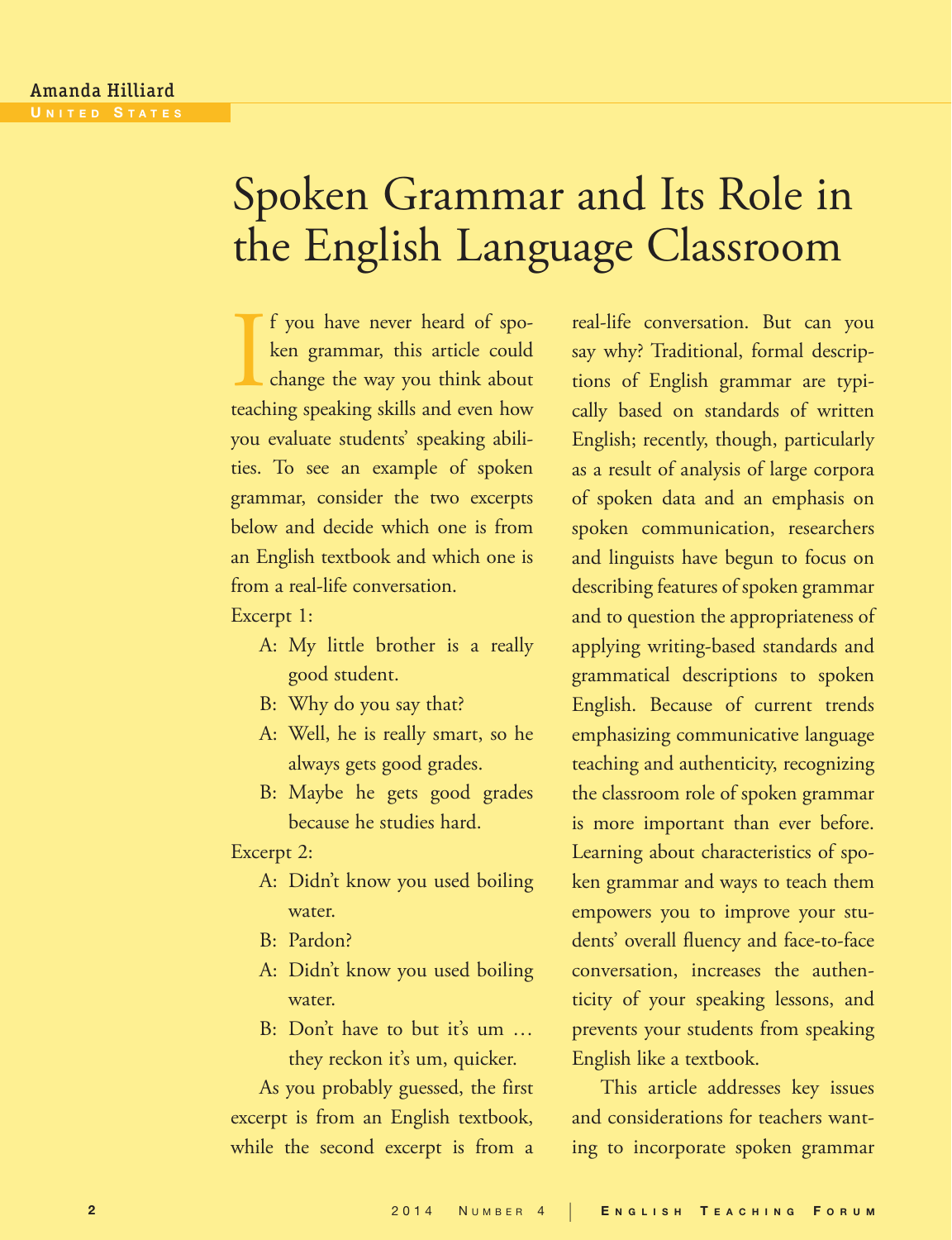activities into their own teaching and also focuses on six common features of spoken grammar, with practical activities and sug gestions for teaching them in the language classroom. It is hoped that this discussion of spoken grammar and its place in foreign language instruction, along with the activities, will encourage English-language teachers and textbook writers to incorporate more elements of spoken grammar into their own curricula.

#### Features of spoken English

Although many grammatical features of everyday, unplanned conversation are judged incorrect by standards of written English (Carter and McCarthy 1995; McCarthy and Carter 1995), these features of natural con versation should not be considered incorrect deviations from standard English (Cullen and Kuo 2007). Unlike written English, spoken English is usually spontaneous and unplanned and produced in real time with no opportu nity for editing (Cullen and Kuo 2007). This spontaneity produces some distinct features, as speakers deal with and adapt to the pres sures of "real time processing," resulting in a "step-by-step assembly" of speech (Cullen and Kuo 2007, 363). In addition, speech usually occurs face-to-face, resulting in highly interac tive situations with a "shared context" (Cullen and Kuo 2007, 363). Thus, the nature and characteristics of conversational English itself lead to several distinct grammatical features of spoken English as speakers try to fulfill the interpersonal and interactive functions of spoken language in real time.

Not learning features of spoken grammar can impede students' ability to speak English fluently and appropriately (Mumford 2009). The following six features of spoken grammar will help language instructors to understand what spoken grammar is and to provide class room instruction and activities that advance their students' development of spoken gram mar knowledge and overall English speaking skills.

#### Six features of spoken grammar

#### **Feature 1: Ellipsis**

Ellipsis is the omission of elements nor mally part of a certain structure and is found in both spoken and written English. For example:

"Do you have any questions?" (No ellipsis) "Any questions?" (Ellipsis—subject and verb omitted)

As Cullen and Kuo (2007) note, while ellipsis is found in both spoken and written English, *situ ational ellipsis*—omitting items that are appar ent, given the immediate situation—is much more common in spoken English. This is in contrast to *textual ellipsis*, in which the omitted information is retrievable from the text itself (Carter and McCarthy 1995). Unlike textual ellipsis, situational ellipsis often results in the omission of subjects and verbs, a phenomenon not common in written English (Carter and McCarthy 1995; McCarthy and Carter 1995). McCarthy and Carter (1995) cite an abun dance of ellipsis in corpora data, highlighting fixed phrases and routines such as "sounds good" and "absolutely right" as examples of situational ellipsis of subjects and verbs. Situ ational ellipsis arises from a "combination of informality and shared context" (Cullen and Kuo 2007, 368) and allows speakers to reduce the length and complexity of their comments (Leech 2000). Thus, the face-to-face nature of spoken language allows speakers to leave out information that is easily retrievable from the situation, which in turn helps them cope with the real-time pressures of conversation by speaking in shorter phrases.

#### **Feature 2: Heads**

Heads, also known as *left-dislocation*, are a way to introduce and orient listeners to a topic before giving information on the topic (Cul len and Kuo 2007, 366). For example:

"The soccer game last night, it was really exciting." (With head)

"The soccer game last night was really exciting." (No head)

As Hughes and McCarthy (1998, 273) note, heads are both "an act of sensitivity to the listener" and "a reflection of the exigencies of face-to-face interaction and real-time nature of talk." Heads allow speakers to highlight the topic they want to talk about before com menting on it, giving both the speaker and the listener more processing time in real-time communication (Cullen and Kuo 2007).

## **Feature 3: Tails**

Tails, also known as *right-dislocation*, are comments that are added to the end of a phrase. For example: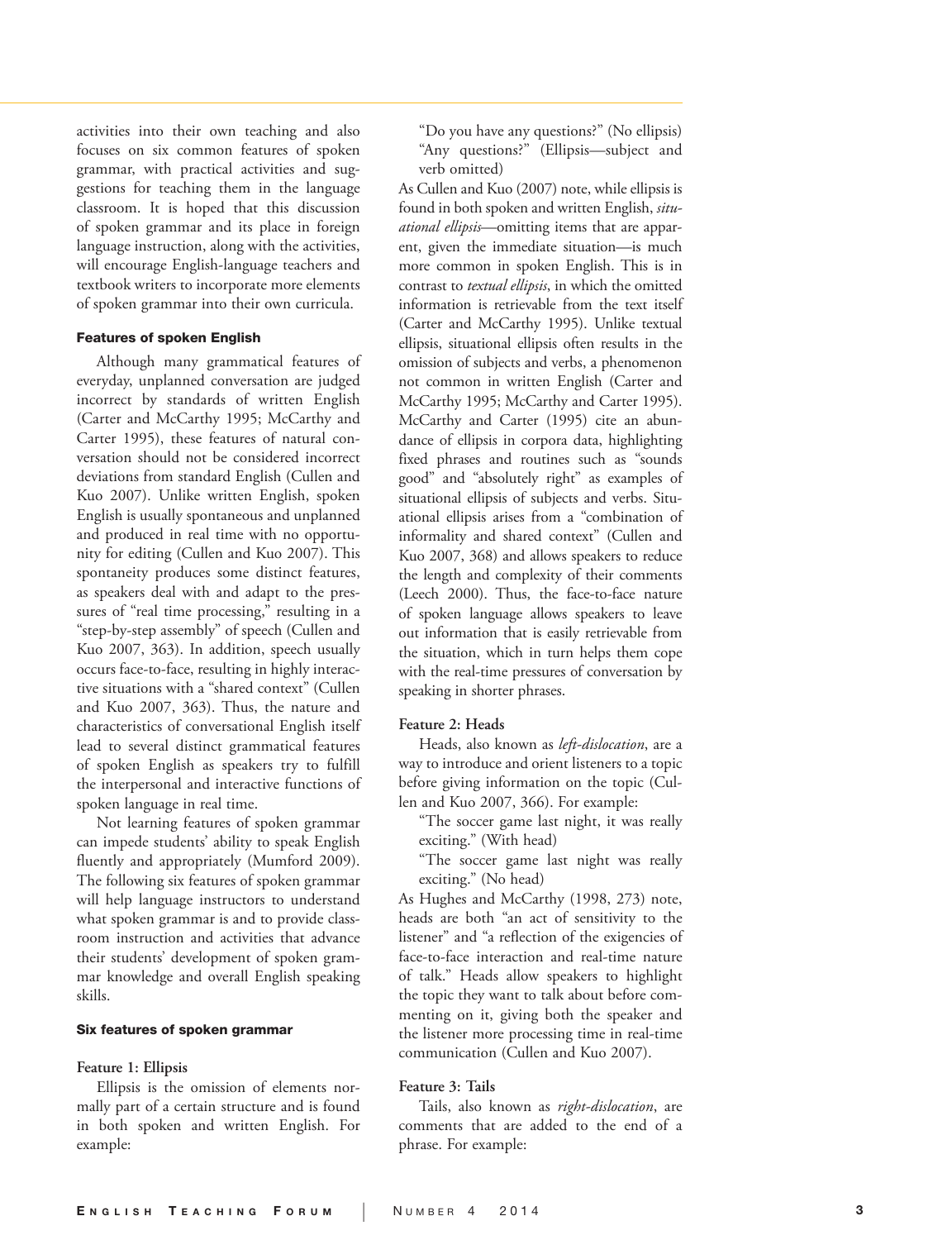"My teacher is really nice, the one from America." (With tail)

"My teacher from America is really nice." (No tail)

Tails can be a whole phrase, as in the example, "It's very nice, that road up through Skipton to the Dales" (McCarthy and Carter 1995, 211), or they can consist of just one word, as in the example, "It's a serious picture, that" (Timmis 2010, 333).

Tails have a range of functions, including clarifying a comment, expressing a personal attitude or judgment of an item, or serving an interpersonal function (Timmis 2010). Tails enable speakers to deal with the real-time processing and interactiveness of speech by allowing speakers to both edit their comments and give evaluative statements of topics (Rüh lemann 2006).

# **Features 4 and 5: Fillers and backchannels**

Fillers are words and utterances like "er," "well," "hmm," and "um" that do not have a specific meaning but rather fill time and allow the speaker to gather his or her thoughts (Willis 2003). Backchannels, on the other hand, are words and utterances like "uh-huh," "oh," "yeah," and "I see" that are used to acknowledge what the speaker is saying and encourage him or her to continue (Stenström 2004).

Both fillers and backchannels are common in English conversation because they serve important communicative and interpersonal functions, and it would be both difficult and awkward to have a conversation without them (Willis 2003).

## **Feature 6: Phrasal chunks**

Chunks are fixed words or phrases that can combine with other elements but act as ready-made lexical units of language, just as words do (Cullen and Kuo 2007). Because of the pressures of real-time processing, speak ers rely on a relatively small number of fixed words and phrases to fill particular grammar functions (Leech 2000). Cullen and Kuo (2007, 370) cite different functions for different phrasal chunks, including terms to (1) create vagueness (e.g., "sort of," "kind of," and "stuff like that"), (2) modify and show politeness (e.g., "a bit" and "a little bit"), and (3) mark discourse structures (e.g., "you know" and "I mean"). Cullen and Kuo (2007)

also note that these phrases can act as con versation fillers, allowing the speaker time to pause and think about what to say under the constraints of real-time conversation.

## Pedagogical issues

Even among researchers who advocate teaching specific characteristics of spoken English to English as a foreign language (EFL) students, there is no consensus on the approach teachers should adopt or the extent to which they should teach features of spoken grammar. This section focuses on three peda gogical issues for teaching spoken grammar: (1) the need for authentic materials, (2) the necessity of teaching spoken grammar for developing students' spoken communication skills in all contexts, and (3) the question of whether to teach production or to focus on the recognition of spoken grammar charac teristics. Teachers who want to incorporate spoken grammar activities into their own classes must consider these issues in light of their own specific teaching contexts.

#### **1. Using authentic spoken texts**

Numerous researchers note the artificial ity of textbook dialogues and emphasize the need to develop and analyze larger corpora of spoken data to be used in the language classroom (Leech 2000; Rühlemann 2008). Indeed, Cullen and Kuo's (2007) survey of 24 mainstream English language teaching (ELT) textbooks found that coverage of spoken grammar was inadequate and incomplete, and that there was an emphasis on phrasal chunks over syntactic structures common to conversation, which were either ignored or confined to advanced levels. Rühlemann (2008, 683–684) echoes this sentiment, claiming, "the type of 'conversation' most textbooks present cannot serve as a reliable model for the teaching of conversation." It is clear that learners must be exposed to spoken dialogues—whether they are authentic or specially constructed—that include com mon features of spoken grammar that are so often missing in ELT textbooks. This means that teachers assigned to teach inauthentic materials may need to supplement textbook activities with authentic video, radio, and other audio materials to expose students to elements of spoken grammar.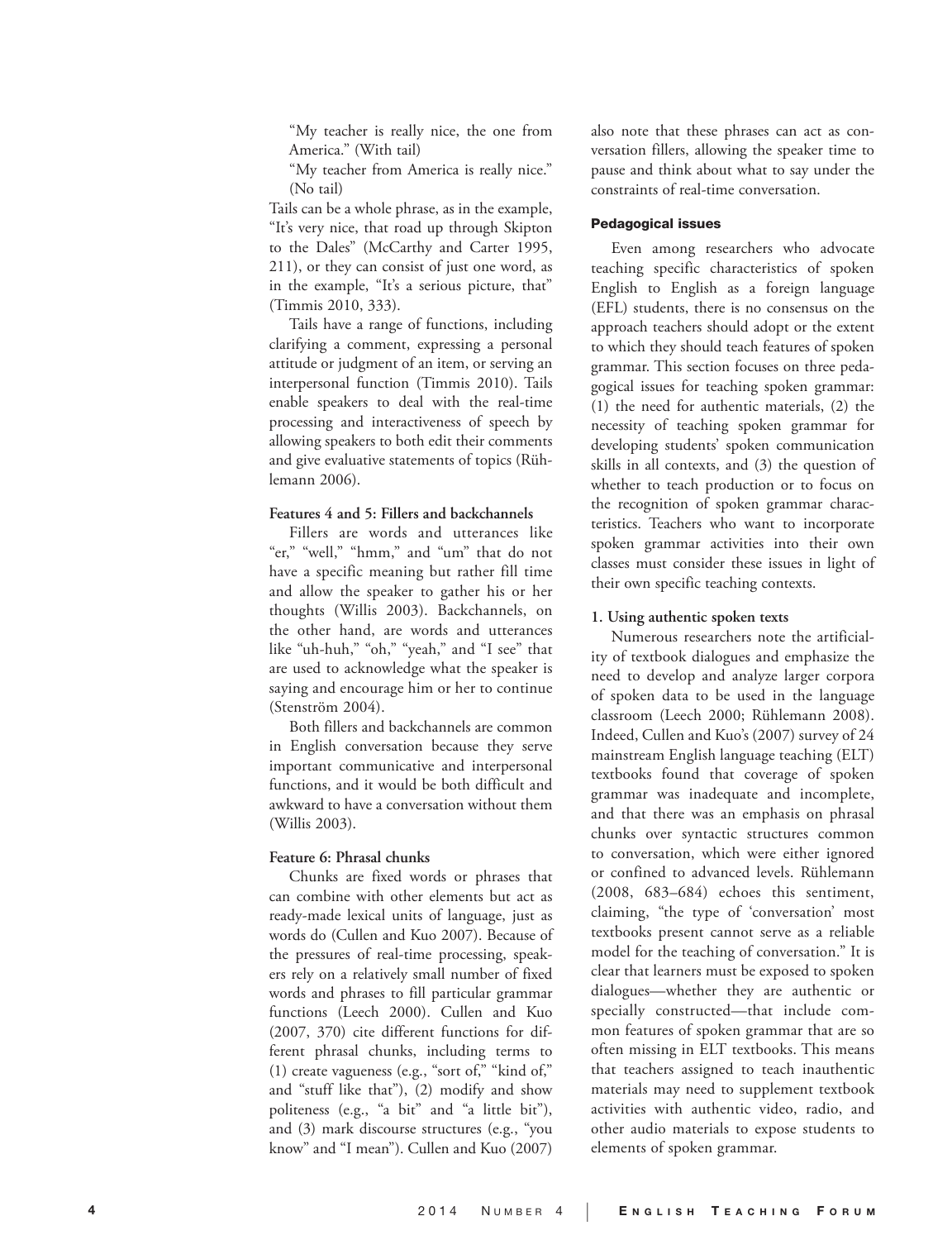#### **2. Identifying when to teach spoken grammar**

Because of spoken grammar's function in conversation and frequency in corpus data, a number of researchers recommend teaching it in all language classes (Cullen and Kuo 2007; McCarthy 2006; Goh 2009; Timmis 2002; Mumford 2009; Rühlemann 2008). Indeed, McCarthy (2006) emphasizes the importance of teaching spoken grammar:

Language pedagogy that claims to sup port the teaching and learning of speaking skills does itself a disservice if it ignores what we know about the spoken language. Whatever else may be the result of imaginative methodologies for eliciting spoken language in the secondlanguage classroom, there can be little hope for a natural spoken output on the part of language learners if the input is stubbornly rooted in models that owe their origin and shape to the written language. … Therefore, we believe it is timely to consider some of the insights a spoken corpus can offer, and to attempt to relate them more globally to the over all problem of designing a pedagogical spoken grammar. (29)

In other words, it does not make sense to emphasize spoken communication and com municative language teaching while refusing to acknowledge or teach important differences between spoken and written language. This implies that spoken grammar should be taught in all contexts—including EFL contexts—in which understanding and producing spoken language is a goal of second language teaching.

Similarly, Mumford (2009) argues that all students, regardless of likely interaction with native speakers, can benefit from learning some spoken grammar features. He identifies forms related to fluency, such as fillers, heads, tails, ellipsis, and phrasal chunks, which allow stu dents to adapt to the pressures of real-time communication and speak more fluently and efficiently (Mumford 2009). Furthermore, surveys show that teachers generally support instruction of characteristics of spoken gram mar, although this support can vary depending on the specific feature. For example, a survey by Timmis (2002) shows that teachers feel students need to at least be exposed to features of spoken grammar, and Goh's (2009) survey of teachers from China and Singapore shows that

teachers feel spoken grammar knowledge is use ful for raising students' awareness of spoken and written language. If the ability for students to understand spoken English is a goal of language teaching, spoken grammar should be taught in the language classroom, even to EFL students.

# **3. Noticing versus producing spoken grammar**

Another consideration when teaching spo ken grammar is whether students should be required only to notice spoken grammar char acteristics or whether they should be encour aged to incorporate features of spoken grammar in their language production. McCarthy and Carter (1995) advocate a "three I's" method ology when teaching spoken grammar. The "three I's" stand for illustration, interaction, and induction, where spoken data is first pre sented, spoken grammar is highlighted, and learners are then encouraged to draw their own conclusions about and develop their capacity to notice features of spoken English (McCarthy and Carter 1995, 217). Timmis (2005) recom mends using four types of tasks when teach ing characteristics of spoken English: cultural access tasks, global understanding tasks, notic ing tasks, and language discussion tasks. Both of these approaches to teaching spoken Eng lish emphasize noticing and awareness-raising activities rather than production activities.

On the other hand, Cullen and Kuo (2007) and Mumford (2009) emphasize the need for learners to not only notice and analyze features of spoken grammar, but also to produce these features in their own speech. As Cullen and Kuo (2007, 382) note, because features of spoken grammar serve important communi cative functions "relating to the unplanned, interactive, and interpersonal nature of con versation," they "cannot simply be covered by more conventional structures." It would seem that the most useful approach would be to select specific features of spoken grammar for students to notice or produce depending on the students' specific situation and needs.

## Activities for teaching spoken grammar

Since characteristics of spoken grammar serve important interpersonal and commu nicative functions that help speakers deal with the interactive and real-time nature of conversation, it is critical to incorporate their instruction in communicative language class -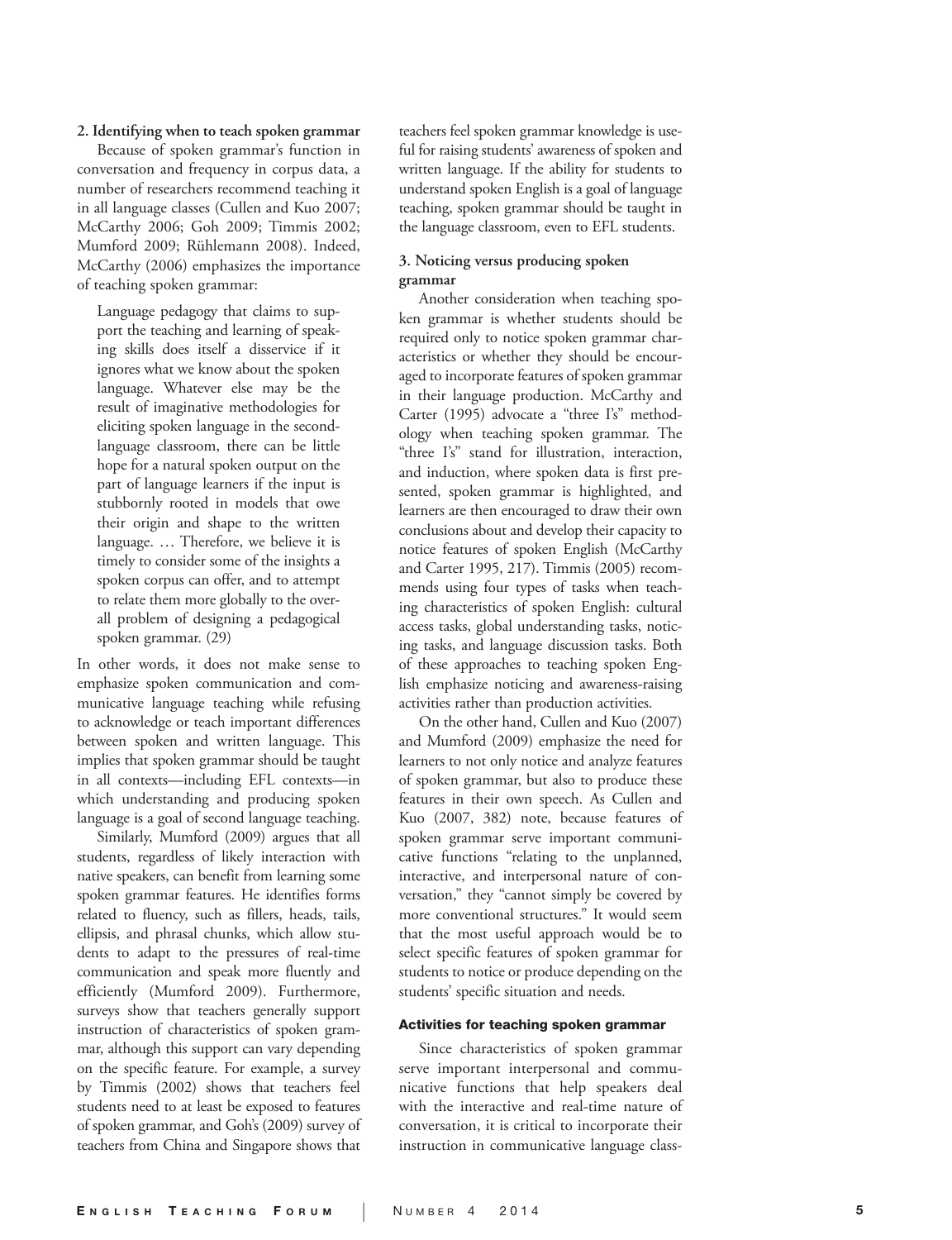rooms. However, as most EFL textbooks contain inauthentic texts lacking many features of spoken grammar and usually do not explicitly address numerous features of spoken grammar (Cullen and Kuo 2007), many language teachers struggle with teaching them. Following are specific activities teachers can utilize to instruct students on ellipsis, heads and tails, fillers and backchannels, and phrasal chunks. These activities focus on raising awareness of spoken grammar, practicing spoken grammar features, utilizing authentic materials (such as videos), and using explicit instruction and discussion to sensitize students to varying degrees of appropriateness in different social contexts.

#### Spoken English activities for ellipsis

A number of activities and games can be utilized to introduce and practice situational ellipsis.

#### **Activity 1: Ellipsis in videos**

First, the teacher selects a short, authentic video where two or more people are talking. The teacher gives students a script that includes all the omitted subjects and verbs and asks them to cross out words that they do not hear in the video clip. Once students have listened and crossed out the words, the class discusses which words were omitted and why. Students also discuss which words can and cannot be omitted. It is sometimes difficult to find an appropriate, short clip with clear examples of ellipsis, so look for informal and authentic conversations in TV sitcoms, talk shows, and interviews, or on popular websites like YouTube. Table 1 shows an example from an English podcast (video and transcript can be found at Luke's English Podcast, http:// teacherluke.co.uk/2010/03/26/116).

# **Activity 2: Long and short versions of conversations**

In this activity teachers can either start with a short conversation that includes ellipsis and ask students to write a long version of the conversation by filling in the missing words, or give students a long conversation and ask

|                                                                                                                          | <b>Instructions:</b> Watch the video and cross out any words in the script that you do NOT hear.                                                                                                                                                                                                                                                                                                                                                                                                                                     |  |  |  |  |
|--------------------------------------------------------------------------------------------------------------------------|--------------------------------------------------------------------------------------------------------------------------------------------------------------------------------------------------------------------------------------------------------------------------------------------------------------------------------------------------------------------------------------------------------------------------------------------------------------------------------------------------------------------------------------|--|--|--|--|
|                                                                                                                          | Interviewer: So, uh, how long have you been in London?<br>Interviewee: I have been in London two weeks.<br>Interviewer: Is that really true? So what do you do?<br>Interviewee: I study graphic design at Camberwell School of the Arts.<br>Interviewer: So, this is your first two weeks?<br>Interviewee: Yes, this is my first two weeks. It's quite a big impact. London is very big, there<br>are lots of people, and it's quite expensive as well.                                                                              |  |  |  |  |
| Discussion questions:<br>1. What types of words have been omitted?<br>2. Why do you think these words have been omitted? |                                                                                                                                                                                                                                                                                                                                                                                                                                                                                                                                      |  |  |  |  |
|                                                                                                                          | <b>Answer key:</b> (words not heard are in parentheses)<br>Interviewer: So, uh, how long have you been in London?<br>Interviewee: (I have been in London) two weeks.<br>Interviewer: (Is that) really (true)? So what do you do?<br>Interviewee: (I study) graphic design (at) Camberwell School of the Arts.<br>Interviewer: So, (this is) your first two weeks?<br>Interviewee: (Yes, this is my) first two weeks. It's quite a big impact. (London is) very big,<br>(there are) lots of people, and it's quite expensive as well. |  |  |  |  |
|                                                                                                                          | Discussion questions (possible answers):<br>1. Subjects (nouns) and main verbs have been omitted.                                                                                                                                                                                                                                                                                                                                                                                                                                    |  |  |  |  |

2. The meaning is clear from the context. The people are speaking casually.

**Table 1. Ellipsis in videos**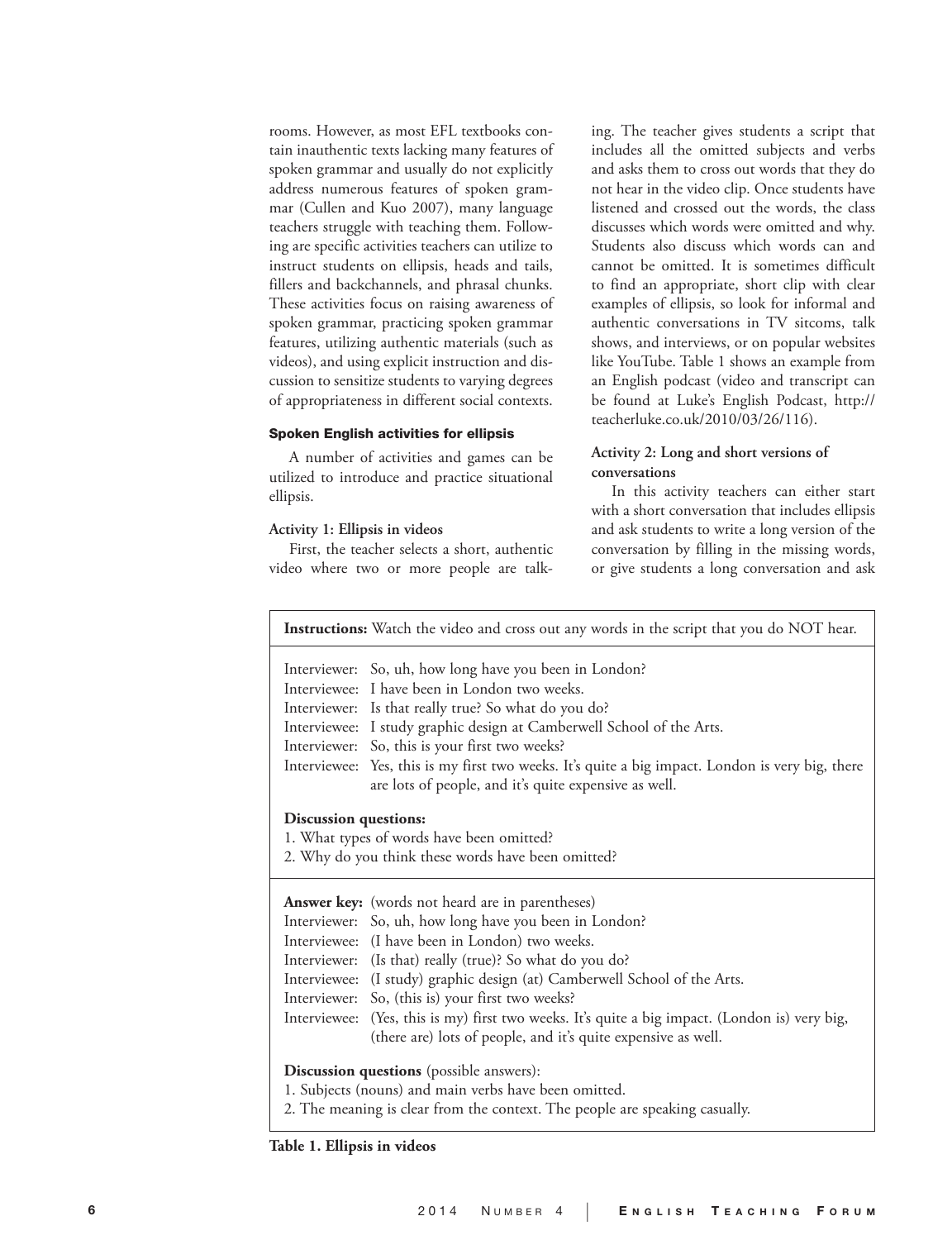them to omit words to make it shorter. The activity illustrated in Table 2 will lead to a discussion about which words can be omitted and why.

Teachers can also ask students to write out two "identical" conversations with a partner: a long version and a short version. Students then perform both versions for the class, followed by a discussion. This activity helps students incorporate ellipsis into their spoken production.

#### **Activity 3: Ellipsis game**

Ellipsis can also be incorporated into short games. After dividing students into groups, the teacher writes a long question or sentence on the board. The teacher then goes around the room, giving each team a point for every new, shorter question or sentence they create that has the same meaning as the original. For example:

The teacher asks the long question: Do you want to dance?

Team 1: "You want to dance?" = 1 point Team 2: "Wanna dance?" = 1 point

When no group can come up with a new, shorter question or sentence, the teacher writes a new question or sentence on the board, and the game starts over.

Similarly, in groups of four, students can challenge each other. For example, Pair A creates a long question and answer, and Pair B makes a short version of it. If Pair B creates an acceptable short question and answer, the pair gets a point; if Pair B does not, Pair A gets the point. The students decide for themselves whether the shorter version is acceptable, and if they are not sure, the teacher acts as a judge. After a few rounds back and forth, the game changes so that Pair A creates a shorter version of a sentence or question and Pair B must give a longer version.

# Spoken English activities for heads and tails

A number of activities can be used to introduce the concept of heads and tails, discuss their roles in spoken English, and help students practice using heads and tails in their own conversations.

## **Activity 1: Heads and tails worksheet**

A basic worksheet to teach students about heads and tails includes questions and statements written with and without heads and tails. For example, after discussing and

**Long-version instructions:** Make the following conversation longer by filling in missing words. A: \_\_\_\_\_\_\_\_\_\_\_ \_\_\_\_\_\_\_\_\_\_ Wanna go to the party on Sunday?

B: Sure, sounds good.

#### **Answer key:**

A: <u>Do you</u> wanna go to the party on Sunday? B: Sure, that sounds good.

**Short-version instructions:** Make the following conversation shorter by omitting appropriate words.

A: Shall we go get lunch now? B: Yeah, that is a good idea.

**Answer key:** (omitted words are in parentheses) A: (Shall we) go get lunch now? B: Yeah, (that is a) good idea.

**Discussion question:** Which words can be omitted from conversations with friends? Why?

**Discussion question** (possible answer): You can omit subjects and verbs because they are clear from the context, you can speak more quickly, and it is an informal conversation with friends.

#### **Table 2. Long and short versions of conversations**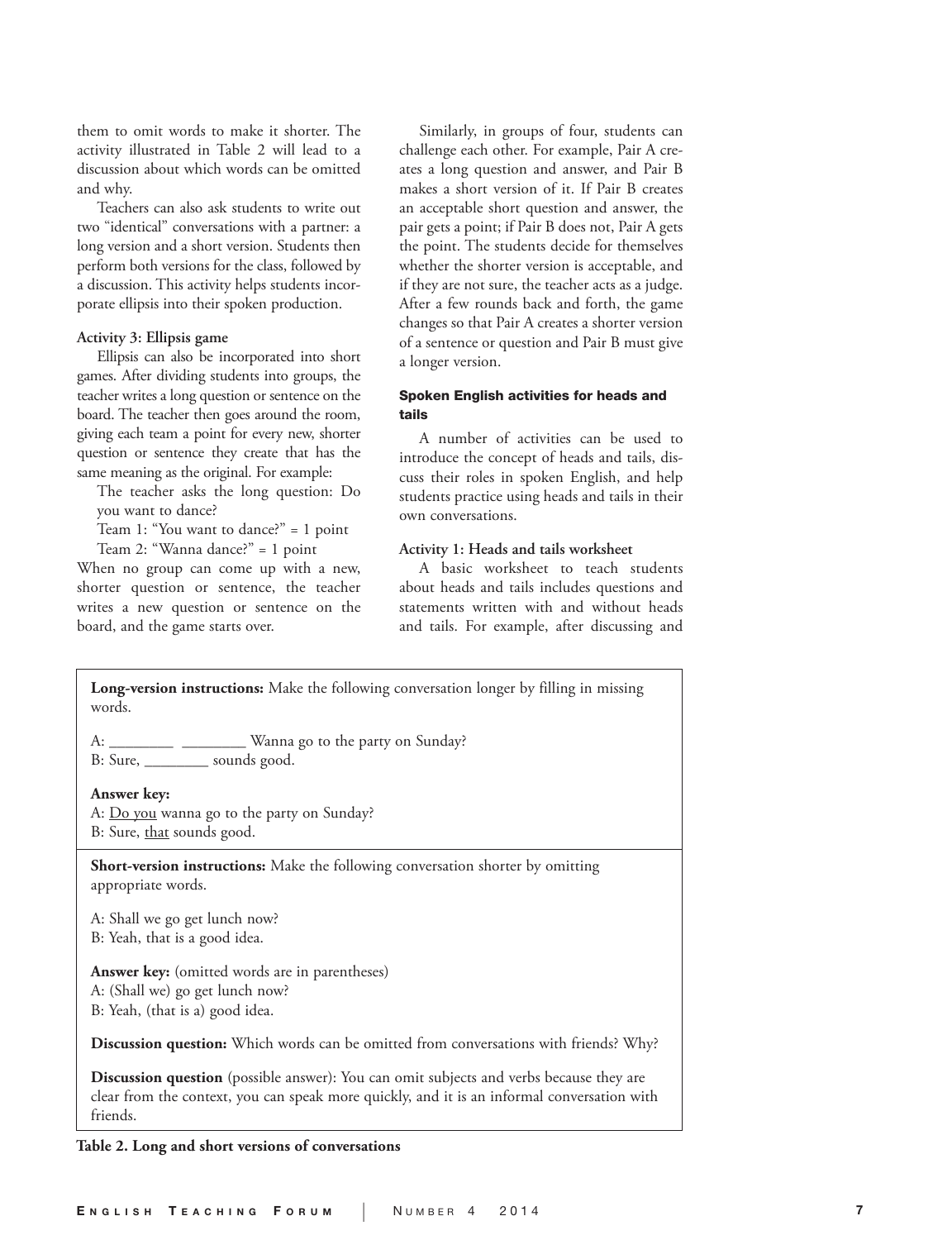explaining the use of heads and tails in spoken English, the teacher asks students to indicate or create heads or tails in each of the questions and sentences in Table 3. In another possible activity in Table 3, the teacher gives students some sentences or questions that already contain heads and tails, then asks students to rewrite them without the heads or tails. Then, the teacher gives students sentences that do not contain heads or tails and asks them to rewrite the sentences with heads or tails. These activities raise students' awareness of the function and use of heads and tails in spoken English.

## **Activity 2: Heads and tails with partners**

Because heads and tails create two-part sentences and questions, the class can be divided into pairs and create their own heads and tails together. If the first student starts with a head, the second student finishes with

the rest of the question or sentence; if the first student starts with a statement or question, the second student finishes with an appropriate tail. This activity can be turned into a game in which students receive points for correctly completing their partner's sentence or question. Having students discuss, identify, and write their own heads and tails will both raise their awareness of these characteristics of spoken grammar and give students practice producing them. For example:

Student A (head): Our teacher … Student B: she's really beautiful. Student A (statement): Our teacher is really beautiful. Student B (tail): she is.

# Spoken English activities for fillers and backchannels

While common in everyday speech, fillers and backchannels are often missing in

**Instructions:** Identify which sentence or question below is more formal. Then underline any heads or tails.

- 1a. Isn't your sister an artist?
- 1b. Your sister, she's an artist, isn't she?
- 2a. Robert is really quite nice.
- 2b. He's really quite nice, Robert is.

# **Now add a head or tail to the sentences or questions below. Then rewrite each sentence and question without using a head or tail.**

- 3. Samantha is a great singer, \_
- 4. \_\_\_\_\_\_\_\_, he can play soccer well, can't he?
- 5. \_\_\_\_\_\_\_\_, it costs only two dollars, right?
- 6. You ate a lot for dinner,  $\overline{\phantom{a}}$

#### **Answer key:** (possible answers)

- 1a. Isn't your sister an artist? (more formal)
- 1b. Your sister, she's an artist, isn't she? (less formal)
- 2a. Robert is really quite nice. (more formal)
- 2b. He's really quite nice, Robert is. (less formal)
- 3. Samantha is a great singer, she is. Samantha is a great singer. (rewritten)
- 4. Your brother, he can play soccer well, can't he?
	- Your brother can play soccer well, can't he? (rewritten)
- 5. That pen, it costs only two dollars, right? That pen costs only two dollars, right? (rewritten)
- 6. You ate a lot for dinner, you did. You ate a lot for dinner. (rewritten)

**Table 3. Heads and tails worksheet**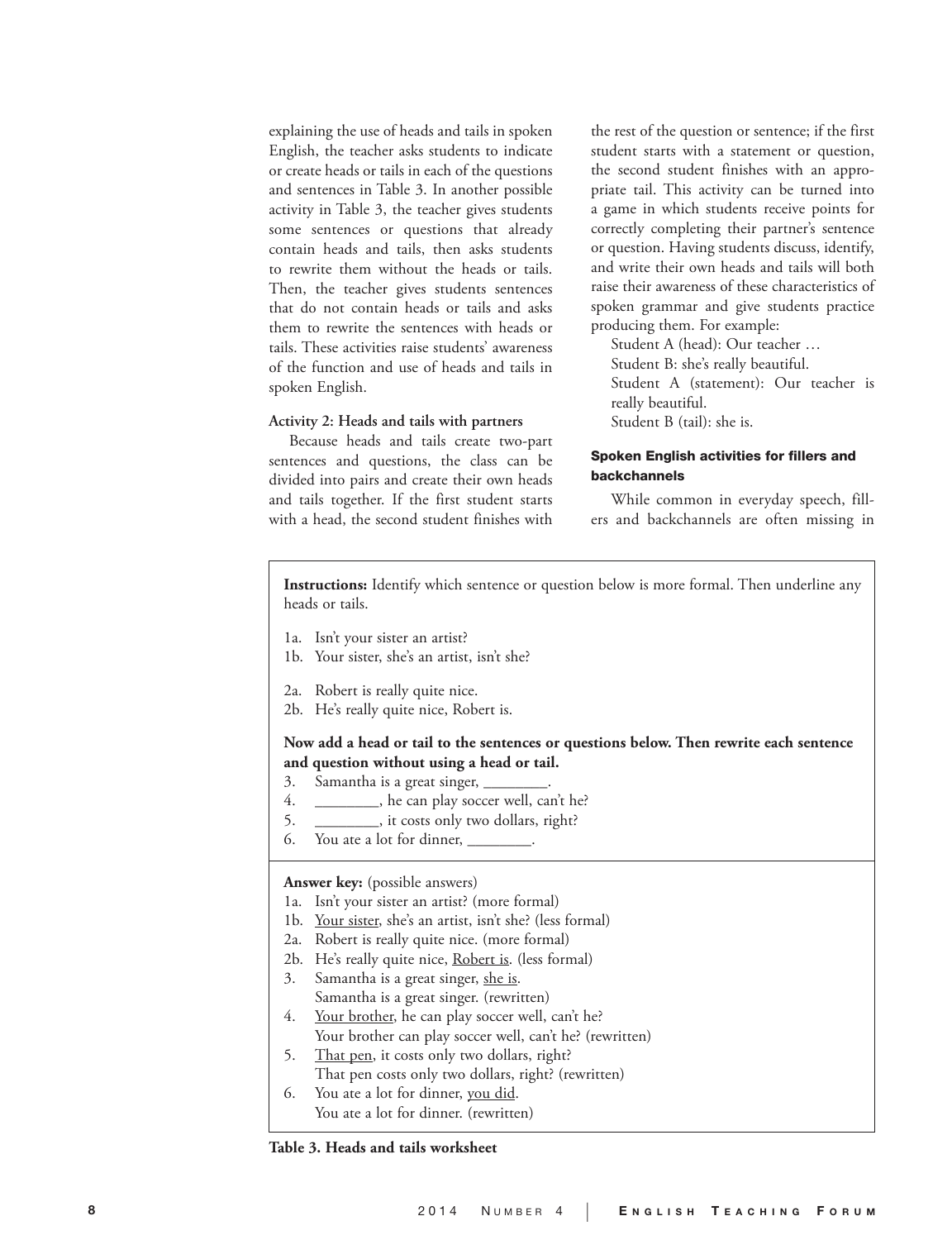students' conversations and in textbook dialogues. A variety of classroom activities with discussion, authentic materials, and dialogues can highlight the ubiquity and usefulness of these features and encourage students to add fillers and backchannels to their own conversations.

# **Activity 1: Add fillers and backchannels to student dialogues**

To raise students' awareness of fillers and backchannels, the teacher first has students work with a partner to write a short dialogue or conversation. Next, the teacher introduces the concept of fillers and backchannels, explains their function, and then asks students to categorize a group of words as either fillers or backchannels, as in Table 4.

After discussing the results, the teacher asks students to revise their original written conversation by adding in appropriate fillers and backchannels. Students then act out both conversations for the class, highlighting the difference between a more artificial dialogue versus a natural one containing fillers and backchannels. Alternatively, students can have two conversations with a partner on a given topic: one using fillers and backchannels, and one without using fillers and backchannels. After the conversations are over, students discuss how including fillers and backchannels in their conversations affected their conversation skills, their relationship with their partner, and their feelings while speaking.

# **Activity 2: Fillers and backchannels in video clips**

To highlight the pervasiveness of fillers and backchannels in everyday English, the teacher can play a short video clip and ask students to count the number of fillers and backchannels they hear in the clip, using the worksheet in Table 5.

Alternatively, the teacher could give students a script in which the fillers and backchannels have been omitted and ask them to fill in the missing words as they watch the video. These video activities show students how common these words are in conversational English. However, as with the ellipsis video activity, it is important to choose authentic video clips so that students are

**Instructions:** Work with a partner to put the following 10 words and utterances in the correct column below. Then add at least two new words or utterances to each column.

1. oh 2. hmm 3. ah 4. um 5. I see 6. uh 7. uh-huh 8. er 9. really 10. eh

| Fillers: words that give you time to think, | Backchannels: words that show you are     |
|---------------------------------------------|-------------------------------------------|
| create a pause, or indicate you're not      | listening and understand what someone     |
| finished talking                            | else is saying                            |
|                                             |                                           |
| Answers: hmm, um, er, eh, uh                | Answers: oh, ah, I see, uh-huh, really    |
| Possible additional words: well, and        | Possible additional words: wow, yeah, yes |

**Table 4. Classifying fillers and backchannels**

| <b>Directions:</b> Watch the video and every time you hear one of the words or utterances,<br>check that box. |  |                    |  |      |       |              |        |          |
|---------------------------------------------------------------------------------------------------------------|--|--------------------|--|------|-------|--------------|--------|----------|
| Oh                                                                                                            |  | $Hmm$   Ah/Uh   Um |  | Well | I see | Uh-huh $E$ r | Really | Yeah/Yes |
|                                                                                                               |  |                    |  |      |       |              |        |          |

**Table 5. Worksheet to count fillers and backchannels**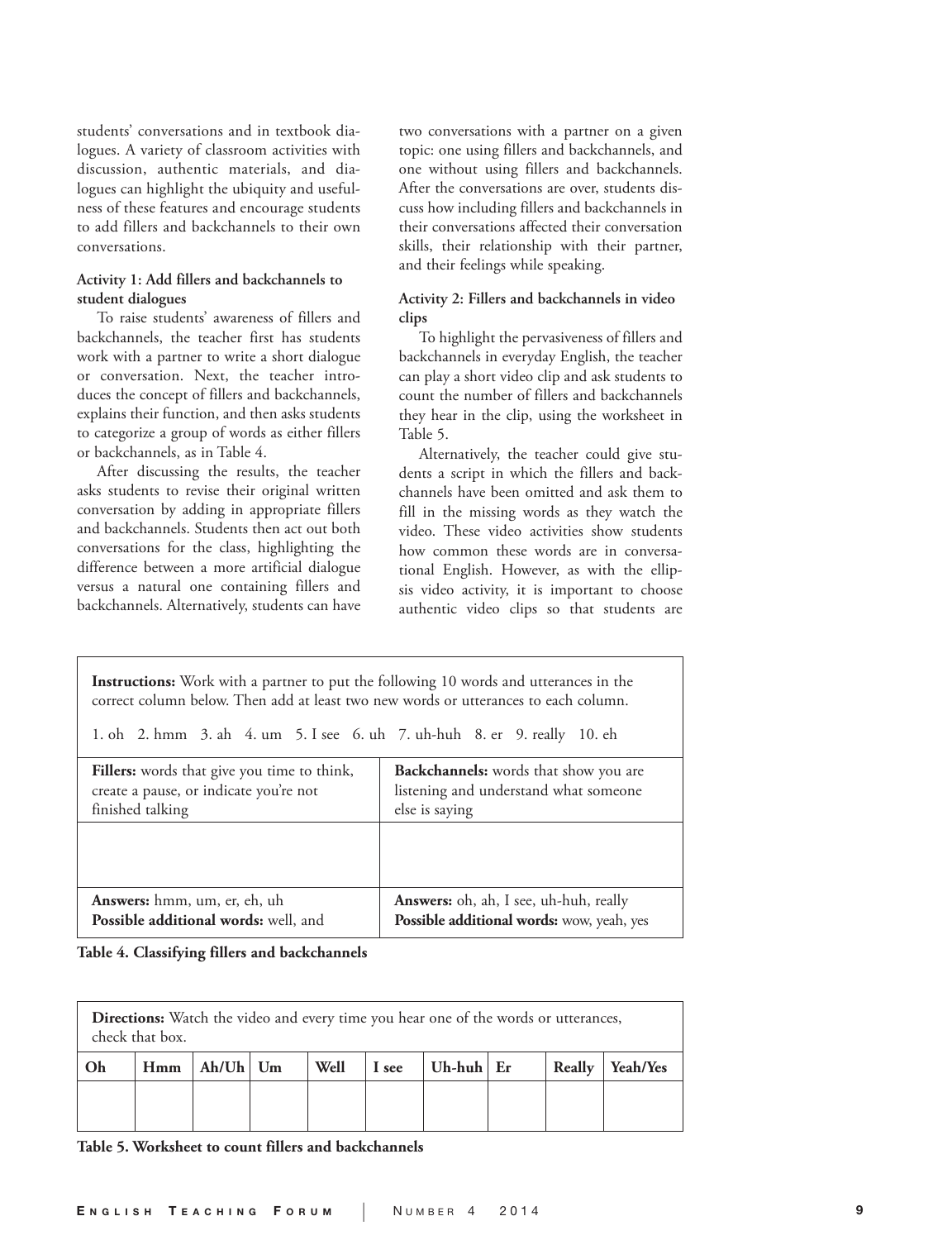exposed to natural conversations containing fillers and backchannels.

# **Activity 3: Add fillers and backchannels to textbook dialogues**

In this activity, teachers select an artificial dialogue from the textbook—or write one themselves—and ask students to add fillers and backchannels. Table 6 shows the results after students have added fillers and backchannels. This activity will prompt discussion on the most appropriate places to use fillers and backchannels, their functions in conversation, and perhaps the artificiality of some ELT textbook dialogues.

## Spoken English activities for phrasal chunks

ELT textbooks tend to emphasize phrasal chunks of spoken English over syntactic conversational structures, perhaps because of their accessibility and relative ease of being learned (Cullen and Kuo 2007). Even though phrasal chunks are featured in many textbooks, a variety of classroom activities can supplement textbook materials; highlight the function, usefulness, and ubiquity of phrasal chunks; and give students more practice incorporating lexical units into their own conversations.

### **Activity 1: Categorizing phrasal chunks**

Phrasal chunks serve a variety of interpersonal and communicative functions. After

introducing new phrasal chunks or reviewing those from the textbook, teachers ask students to categorize them by function or situation, as shown in Table 7. This activity encourages students to categorize the new phrases they have learned, enabling them to memorize the new words more easily and use them in appropriate situations.

#### **Activity 2: Phrasal chunks in video clips**

In this activity, students watch a video and count the new phrasal chunks they hear to raise their awareness of the overall frequency of chunks. Alternatively, the teacher prepares a script with the phrasal chunks omitted and asks students to write them in while watching the video. Afterwards, the teacher discusses the role of the phrasal chunks in the conversation and asks students to act out the new script, including the phrasal chunks studied, for practice.

## **Activity 3: Add phrasal chunks to conversations**

In this activity, students add phrasal chunks into pre-existing conversations, either from their textbooks or dialogues written by the students themselves. Acting out these new dialogues for the class leads to a comparison of different groups' dialogues and a discussion about the appropriateness of the different choices and placement of the phrasal chunks. Finally, for a more open-ended, communicative activity, students have a conversation with a partner and use at least five of the new terms. This range of

**Dialogue from textbook** (students have added the fillers and backchannels in italics)

|          | Teacher: The question for Unit 1 is "Do you like your name?" How about you, Yuna?<br>$Um$ Were you named after someone in your family? |
|----------|----------------------------------------------------------------------------------------------------------------------------------------|
| Yuna:    | Yes, er  my aunt.                                                                                                                      |
|          | Teacher: Oh, I see. Is your name common in Korea?                                                                                      |
| Yuna:    | Yes, it is.                                                                                                                            |
| Teacher: | <i>Really?</i> What about you, Sophy? Um  Where did your name come from?                                                               |
| Sophy:   | Ah, It's not really a family name. (teacher: Oh) My parents just liked it.                                                             |
|          | Teacher: <i>Uh-huh</i> , Do you like it?                                                                                               |
|          | Sophy: Yes, I do. But, um  people spell it wrong a lot. (teacher: <i>Uh-huh</i> ) Or they                                              |
|          | think it's short for Sofia, but it's not.                                                                                              |
| Teacher: | I see. Do you like your name, Marcus?                                                                                                  |
| Marcus:  | Sure. It's a great name. $Ab \dots$ It was my father's and my grandfather's and my                                                     |
|          | great-grandfather's.                                                                                                                   |
|          |                                                                                                                                        |

#### **Table 6. Adding fillers and backchannels to textbook dialogue**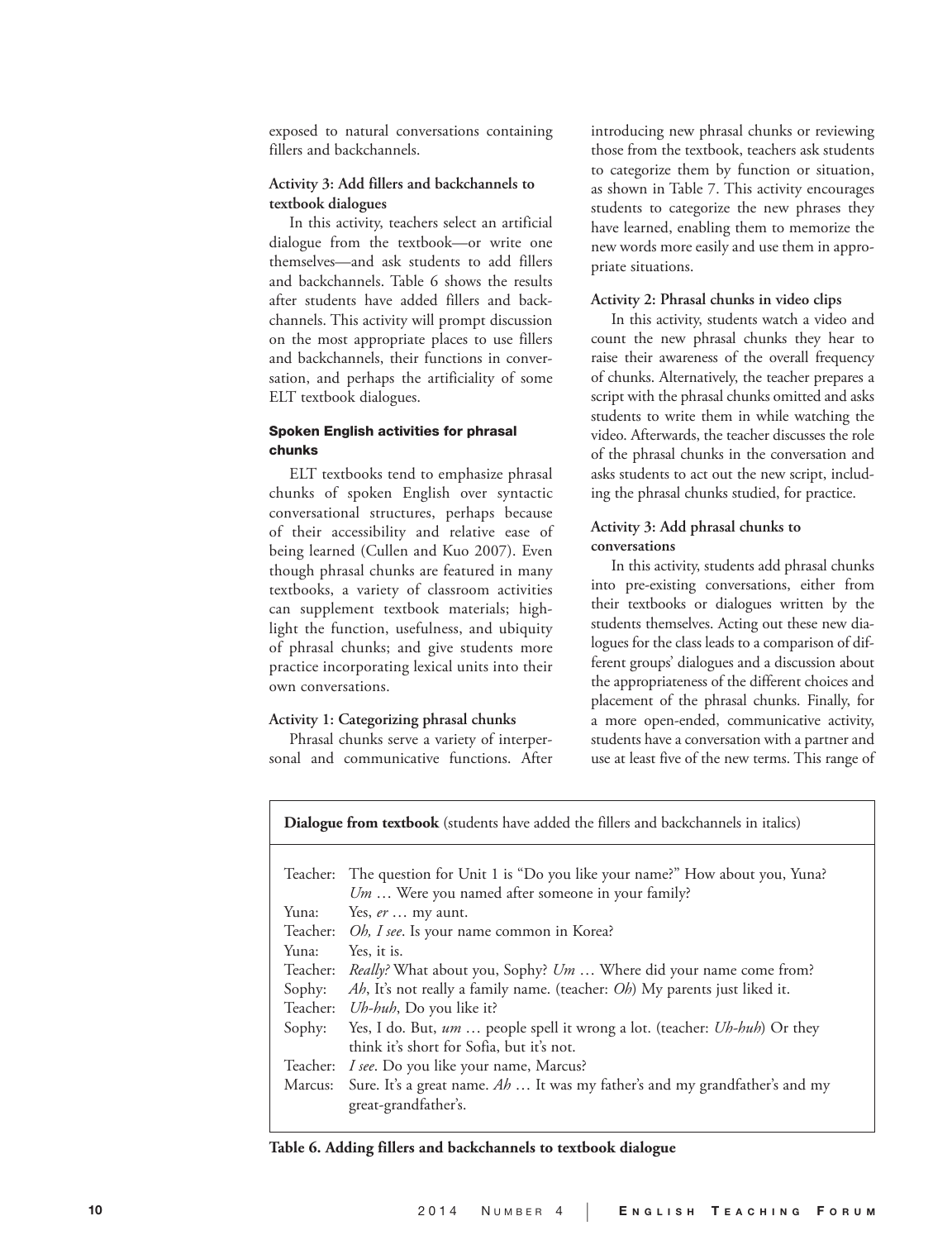activities introduces new phrasal chunks to the students, raises their awareness, and helps them incorporate the new words and phrases into their speech through practice.

#### Multiple spoken grammar features

The previous activities and suggestions isolate specific characteristics of spoken grammar in order to introduce the features, raise students' awareness, and provide controlled practice. However, the fact is that natural, authentic conversation usually includes multiple features of spoken grammar. Accordingly, many of the activities can be adapted to include a focus on multiple characteristics of spoken grammar at the same time. For example, students could add multiple characteristics of spoken grammar to written conversations over the course of the semester, giving continuity to the instruction and allowing them to clearly see how their conversation changes with each new addition. At the end of the course, students could act out both the original and the final conversation for the class, followed by a discussion of the role of spoken grammar in face-to-face conversation. Similarly, after introducing a number of features of spoken grammar, teachers could ask

students to watch a video and count several features of spoken grammar at once or fill in blanks in a script for multiple characteristics of spoken grammar. Focusing on multiple features highlights how these characteristics work together to create smooth, natural speech and help speakers cope with the pressures of realtime conversation.

## **Interview project**

 Another way to raise students' awareness of the role of spoken grammar in authentic speech is to ask them to complete a project where they interview and record an advanced or native speaker of English and then transcribe the conversation. After identifying the elements of spoken grammar that were taught in class, students give a presentation in which they play the recording, highlight the characteristics of spoken grammar in their transcript, and discuss with the class. Again, this type of project helps students apply what they learned in class to real, authentic speech and highlights the role of spoken grammar in everyday conversation. As an example of this project, Table 8 contains a short excerpt from an English podcast (video and transcript can be found at Luke's English Podcast, http://

**Instructions:** Put the following phrases into the appropriate column of the chart below. Then add two more phrases for each category.

1. by the way 2. sort of 3. a bit 4. speaking of 5. a little bit 6. you know 7. stuff like that 8. kind of 9. I mean 10. as I was saying 11. or something 12. quite a lot of 13. plenty of

| <b>Create vagueness:</b> when<br>you do not want to or<br>cannot be very specific | <b>Modify:</b> to modify an<br>amount                                                                      | Mark discourse structures:<br>to connect ideas                                              |
|-----------------------------------------------------------------------------------|------------------------------------------------------------------------------------------------------------|---------------------------------------------------------------------------------------------|
|                                                                                   |                                                                                                            |                                                                                             |
| <b>Answers:</b> sort of, kind of,<br>stuff like that, or something                | <b>Answers:</b> a bit, a little bit,<br>quite a lot of, plenty of                                          | <b>Answers:</b> you know,<br>I mean, as I was saying,<br>by the way, speaking of            |
| Possible additional<br><b>phrases:</b> or so, more or<br>less, and so on          | Possible additional<br><b>phrases:</b> a great deal of,<br>a little, a large number of,<br>the majority of | Possible additional<br><b>phrases:</b> on the other hand,<br>basically, actually, let's see |

**Table 7. Categorizing phrasal chunks**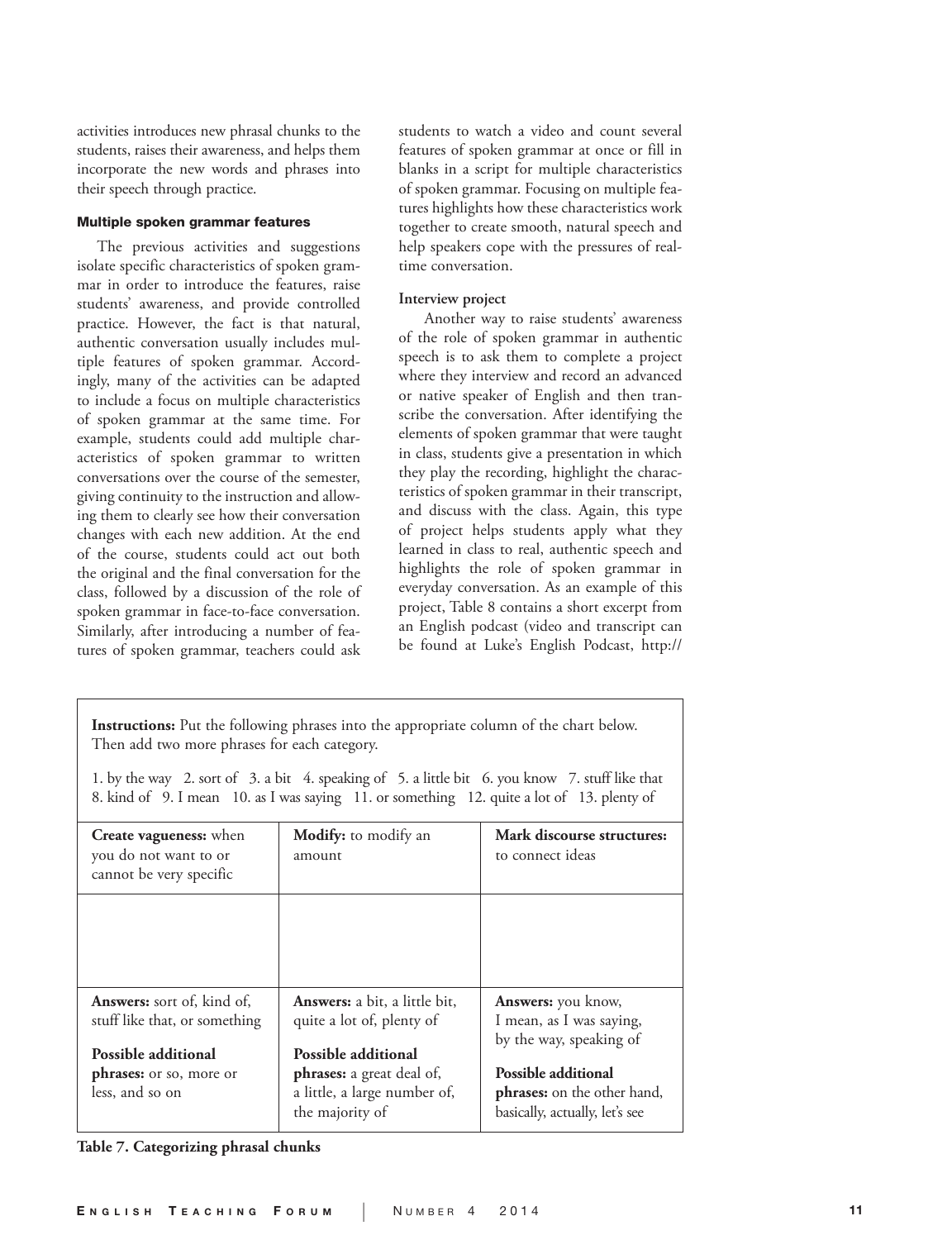teacherluke.co.uk/2011/03/29/london-videointerviews-pt-3).

To transcribe their interview, students must listen carefully to their recording many times and analyze the authentic data, increasing their understanding of spoken grammar, its function in conversation, and its frequency in authentic speech. To prepare students for this project, the teacher could have students first transcribe and analyze texts in class before attempting the project on their own. Luke's English Podcast (http://teacherluke.co.uk) is a useful resource for this activity, as it contains interviews of native speakers with transcripts already prepared. After watching the videos and analyzing the transcripts, students will feel empowered and motivated to make and share their own videos with their own interview questions.

#### Conclusion

A major goal of communicative language teaching is to develop students' abilities to communicate in meaningful contexts. This article has outlined specific features of spoken English grammar and shown their usefulness in meeting the demands of interactive, realtime conversation. As Basturkmen (2001, 5) points out, recent communication methodologies often focus on "activities to get students to speak, rather than on providing them with the means to interact." It only makes sense, then, that in order for our students to communicate effectively in spoken English, they need to both recognize and use these features of spoken grammar, even in an EFL context. For teachers who find that ELT materials lack activities for teaching spoken grammar, this article outlines a variety of activities for teaching features that contribute to the development of fluency by allowing students to adapt to the pressures of real-time communication (Mumford 2009).

With English increasingly being used to communicate in international contexts, it is more important than ever that students be taught conventions and features of spoken English that will allow them to become effective communicators. Any teacher who advocates a communicative language teaching approach should also support specific instruction and practice of select features of spoken English, which allow students to cope with the pressures and interactive nature of English conversation. By incorporating a few of the suggested activities into English classes, teachers can both help students interact in English and prevent them from sounding like an inauthentic English textbook.

## **References**

- Basturkmen, H. 2001. Descriptions of spoken language for higher level learners: The example of questioning. *ELT Journal* 55 (1): 4–13.
- Carter, R., and M. McCarthy. 1995. Grammar and the spoken language. *Applied Linguistics* 16 (2): 141–158.
- Cullen, R., and I. Kuo. 2007. Spoken grammar and ELT course materials: A missing link? *TESOL Quarterly* 41 (2): 361–386.
- Goh, C. 2009. Perspectives on spoken grammar. *ELT Journal* 63 (4): 303–312.
- Hughes, R., and M. McCarthy. 1998. From sentence to discourse: Discourse grammar and English language teaching. *TESOL Quarterly* 32 (2): 263–287.
- Leech, G. 2000. Grammars of spoken English: New outcomes of corpus-oriented research. *Language Learning* 50 (4): 675–724.

**Example: Interview project** (spoken grammar features in bold, with categories in parentheses after each speaker's turn)

Interviewer: So, are you from London? Interviewee: Yep, I sure am. Interviewer: How long have you lived here? Interviewee: **21 years**. (ellipsis) Interviewer: **Right, okay**. So, **uh**, what's the best thing about it? (backchannel, filler) Interviewee: **Best thing**, there's always something to do, places to go. There's lots of tourist attractions around here. **Um**, **things**, that's the main thing, it's things to do. You can never be bored in London. (Interviewer: **Yeah**). **Always places, things to see**. (head, filler, head, backchannel, ellipsis)

**Table 8. Multiple spoken grammar features activity**